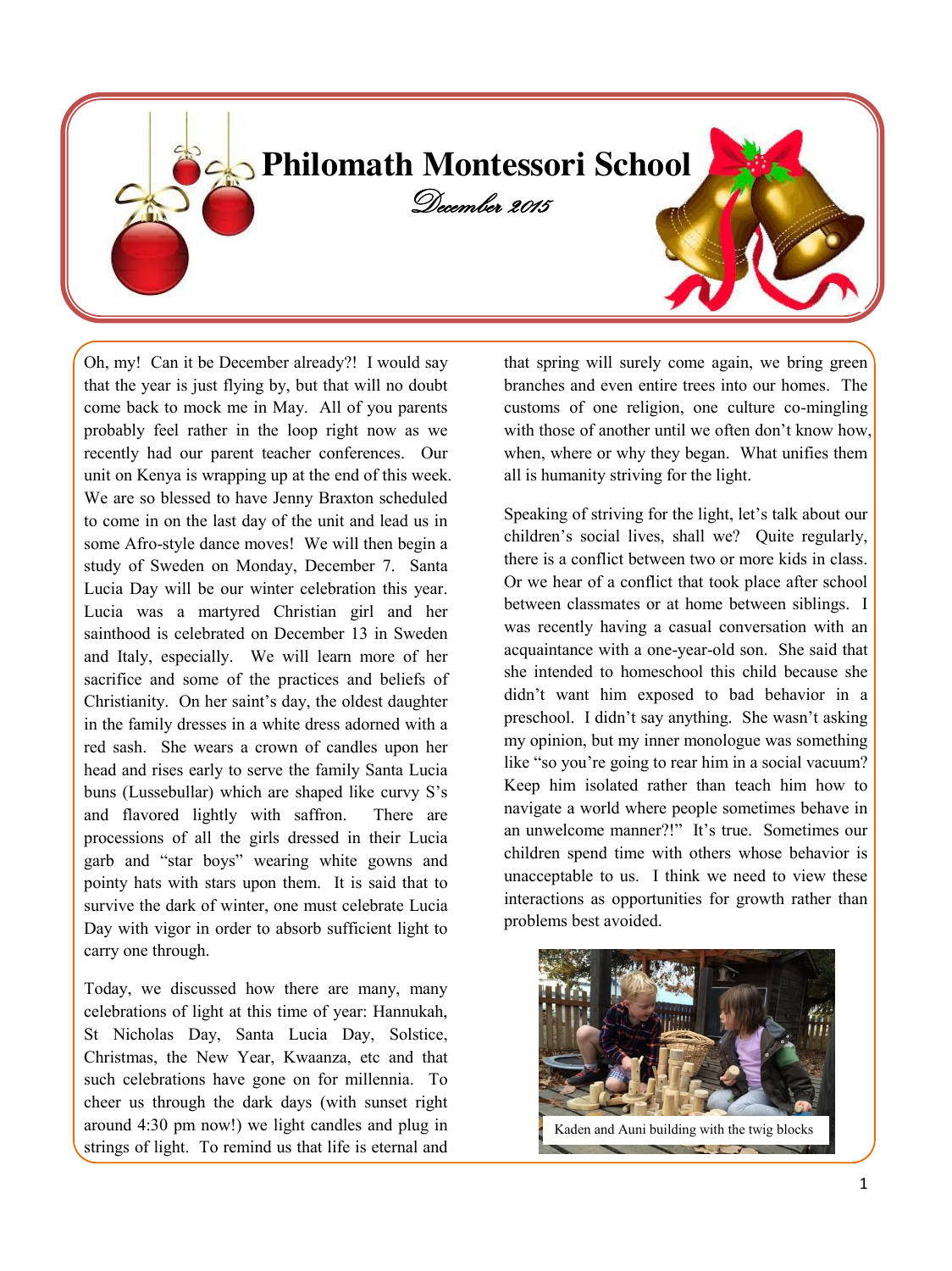Here at school, we see children act out in ways that are unpleasing. Someone may use "potty talk," expose private parts of their bodies, use physical violence against another, pocket items belonging to the school, willfully damage materials, tease others, etc. The list goes on. We have wonderful, wellmeaning parents here, many of them highly educated, peace-loving and socially conscious. That doesn't prevent their children from making some critical social errors. These kids are exposed to so much, such as, other kids, either here at school or in the neighborhood, older siblings who themselves have seen the vast spectrum of abominable behavior at their elementary schools, Aunt Vera who may have had too many glasses of pinot at Thanksgiving, TV shows in which, it seems, sass and attitude is taken for cleverness (even the kids' programming), and the moments of frustrated venting that we adults sometimes give in to.



In the age of The Absorbent Mind (3-6) in which everything, good and bad, is taken in by the child's filterless brain, I understand the desire to keep the child's influences under tight control, but there is a lot to be learned from a bad example, too. When exposed to something fascinating, like a violent movie (and make no mistake, there is a lot of violence in "family films") or an elaborately rude friend, the little one has no choice but to process what he has seen. This may involve trying out the behavior within the bosom of his family or acting it out in the schoolyard. Guardians may try ignoring the gaffe. Say, a child tries out a powerful new cuss word to see what kind of reaction it garners. If we ignore it, give it no power, it may never be repeated. Or, then again, it might be! Well, then comes the

opportunity for learning. "We do not use such language. You may not either." Or "if you need to \_\_\_\_\_\_\_\_\_\_\_\_\_(fill in the blank) use words like that, play games with your bottom (I actually said that to a kid today!), stick out your tongue, etc., you may do it in the bathroom, in private with the door closed. When you are finished you may return."

Maybe your child has a dear friend/mortal enemy, known as a "frenemy" whom she likes to invite over to play. It rarely goes well. There is bickering, a lack of sharing, tears, rudeness to the hosting parents, etc. It really matters not which child is the bad influence here. A stand must be made. "Sylvia, I'm going to drive you home now. This is going very badly." Later, "Mummy and Daddy have noticed that after Sylvia comes to play, you speak rudely to us. Sylvia will not be invited back for a long while." As for Sylvia's parents, let them know that your child's behavior suffers when the kids are together and therefore, you will be opting out of playdates for a while. In a month, try again with the caveat that the invitation will be rescinded if the hosting child fails to use the good manners you have so assiduously instilled in her. Remind her of your expectations. "We expect you to share your toys, speak politely and come directly to us if the play becomes rough." (Or whatever the behaviors are that you are trying to encourage.)

If your child is having a social conflict away from your presence, at school, daycare, or a friend's house and they report to you about it afterwards, I suggest advising them to report the situation immediately to the adult(s) in charge in that setting. They can help the child maneuver the situation immediately and will know what works best in their world. It is good to teach children to access their resources!

And do you all know how we do conflict resolution? It is quite simple. It may seem too simple to be impactful, but I am sold on it. We learned it from a very fine child/family therapist, a local, named Monnie K. Smith. It goes like this:

Child  $#1$  - "I feel  $(sad, angry, hurt,$ afraid, left out, etc.) when you\_\_\_\_\_\_\_\_\_\_\_\_\_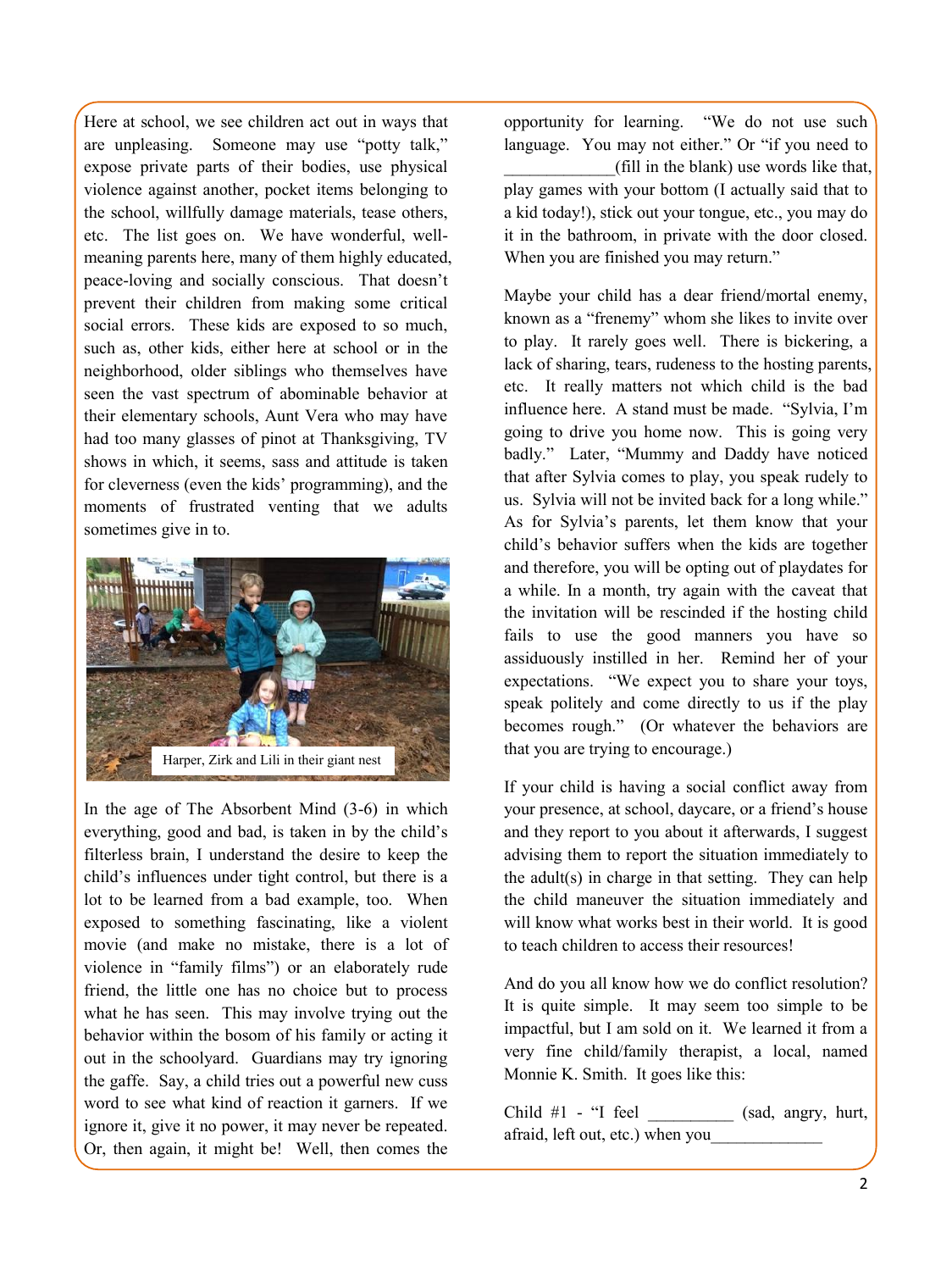(push me, break my toys, scribble on my drawing, laugh at me, etc.)

Child  $#2$  - "You feel when I (merely repeating back what child #1 said)

What can you do to feel better?"

Child  $#1 - "I$  am going to (hug my dog, play by myself, go back to our game, etc.)

This serves multiple purposes. It lets the offending child know that his actions affected another negatively. It lets the offended child express their feelings. It lets the offended child know that he need only feel badly as long as he desires and that ultimately, he is in control of his own emotions. People can only make us as miserable as we give them permission to do so.



You may have noticed that there was no debate about what happened, who did what to whom. This is a rabbit hole from which you may never emerge, so we avoid it. It takes some getting used to. What, no arguing? No evading? No, thank you! There is, however, sometimes a need for the offending child (Child #2) to initiate conflict resolution himself. Perhaps he acted badly toward his friend because his friend did something untoward earlier. Then we reverse roles and start again with a newly excavated grievance. This process seems to satisfy the children. Feelings are exposed to the light rather than festering in the dark and we move forward.

This, over the years, has helped me in my personal relations, too. I detest conflict, but I sometimes screw up my courage and tell my husband how I feel. I'm not usually asking for a change from him. I find it is easier for me to decide how I can change than to demand change from others. But, now, he knows how I feel and if he persists in that certain behavior, at least it is with full knowledge of how it affects me. And I can decide what I am going to do to "feel better."

To end on a dour note, I will say something that, hopefully, does not need to be said. That is, that children under the age of 7 should not be exposed to the news of the day. Nor should they be witness to conversation about mass violence. It is imperative that young children have a sense of trust in the world and that it is a safe place in order for them to do their work of moving through it and impacting upon it. There have been over 1,000 mass shootings in our country just in the lifetimes of my youngest students. Knowing about these incidents will harm our children's development in ways we cannot even foresee. Please protect them.

With that, I wish you all a very joyous Winter Break and a festive holiday season. If you are a little bit concerned about having your darling little dears up in your grill day in and day out for 2 weeks, who could blame you? Please read my blog post from December 2010. It is full of fun, free ideas to help kids occupy themselves AND contribute to the celebrations. Just go to philomathmontessori.org, click on anything, then News and Events, then Our Blog, then Love of Learning and select 2010 on the lower right of the screen. I hope you enjoy it!

Wishing us all peace on earth,

Doni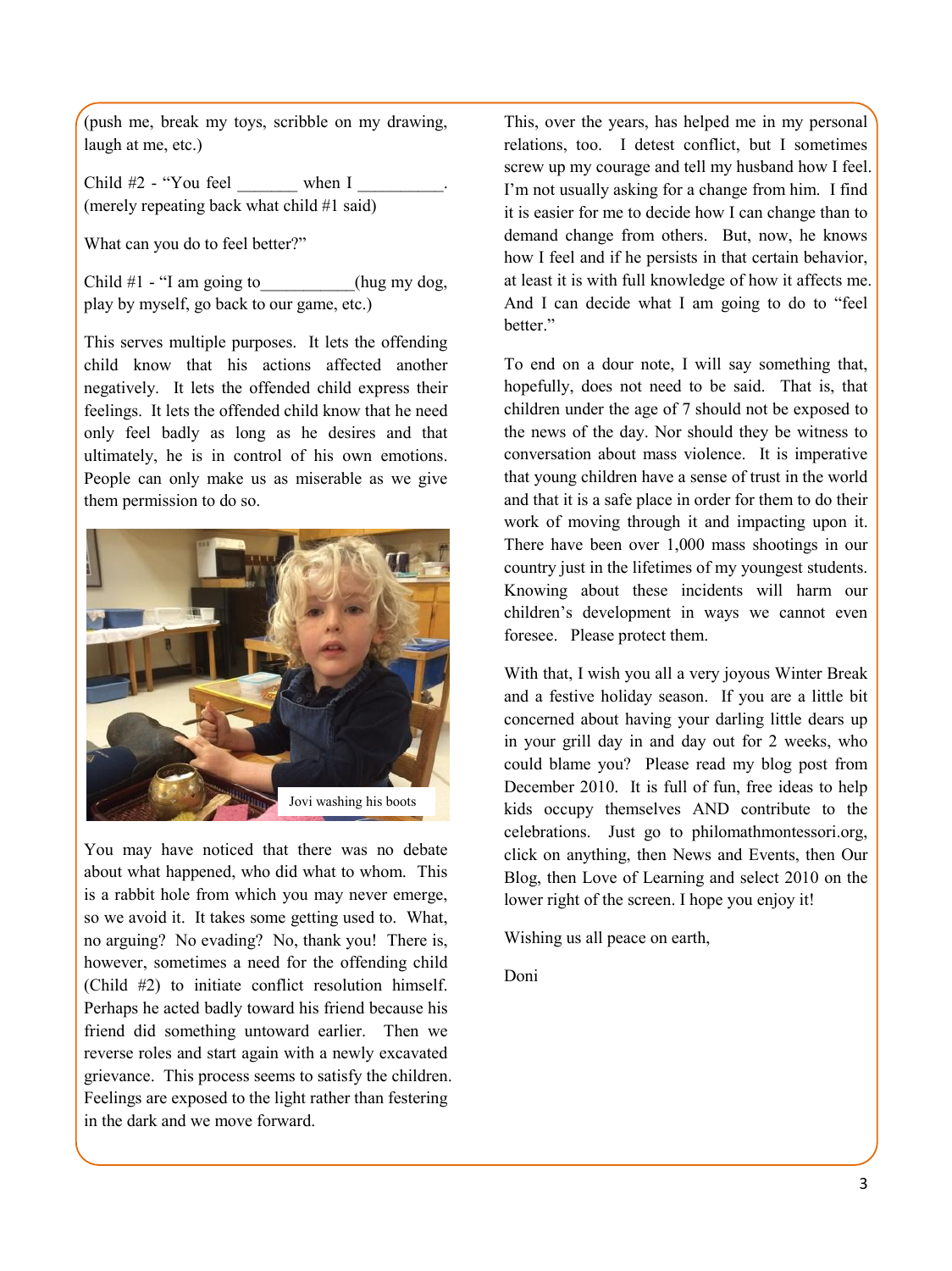## *Friday Art Class*

With all the beautiful fall colors, we focused on leaf prints and tree collages with painted papers. For Halloween, the children made painted 3-D masks and then we moved into reinforcing the pattern of under and over weaving with warm and cool colored paintings that were woven together. We just moved into printmaking and after Thanksgiving we will be doing printmaking on pillows, then stuffing and sewing.







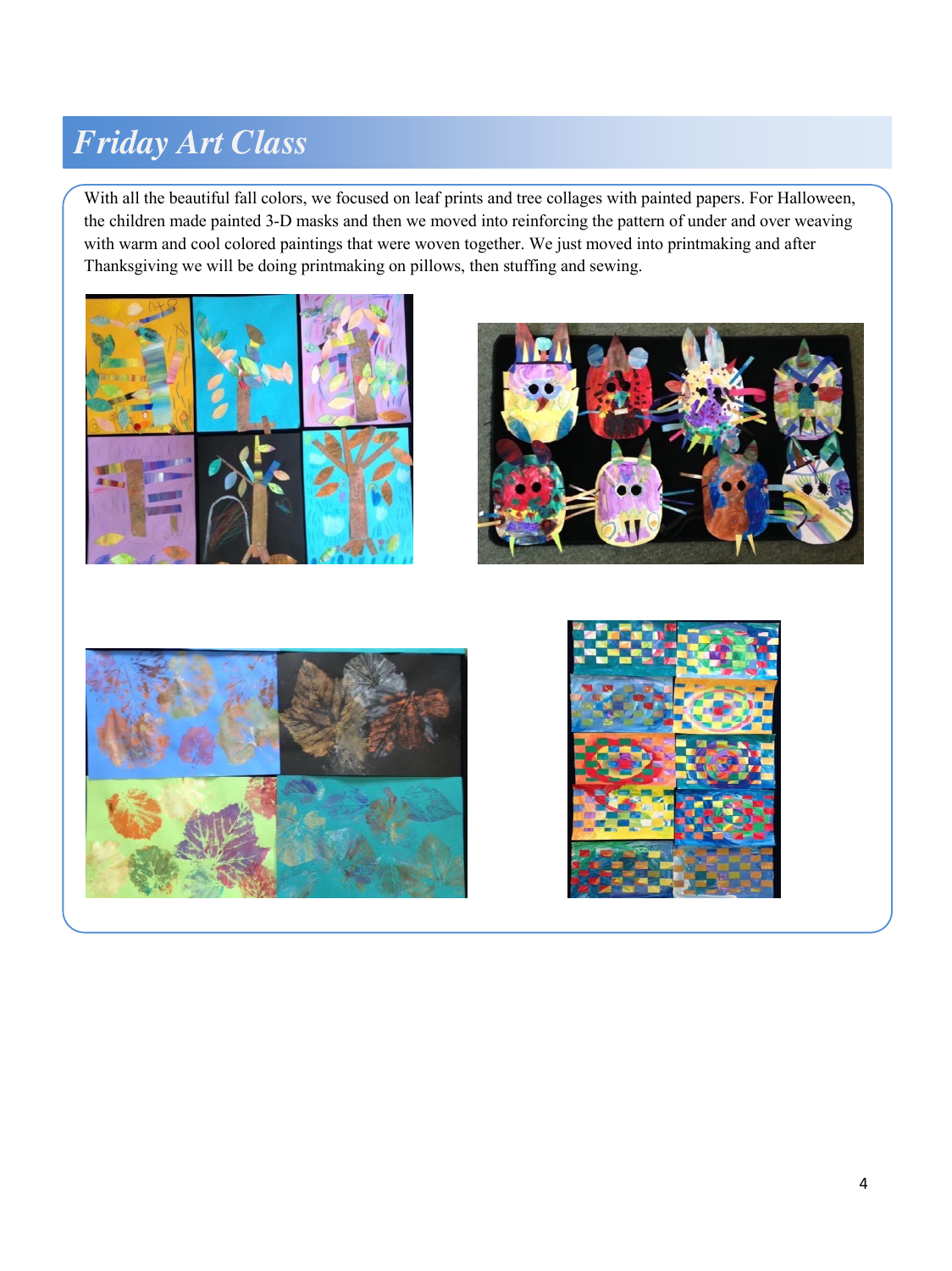## *Newsline*

- There *will* be art class on Friday, December 18. **Winter Break begins Monday, December 21.** School resumes on Monday, January 4.
- Remember starting January 4, Dave and Amy will be bringing in snacks you're off the hook now! And Julie, Gabe's grandmother will be doing laundry. Thank you, Dave, Amy and Julie!!
- Please join us for our next **parent meeting on Thursday, January 14 at 6:00.** This is an **important** meeting – just 3 weeks before our big fundraiser!
- There will be **no school on Monday, January 18.** We will be celebrating Dr. Martin Luther King, Jr. a, Day.
- **There are two basket parties coming up in January** the 23 and 30. One will be hosted by Katy (Harper's mom) and the other one by Meagan (Kaden's mom). Thank you, Ladies!
- Our big fundraiser of the year **The Love of Learning Auction and Family Fun Night** will be on **Saturday, February 6** from 4pm to 7pm at the Linus Pauling Middle School. Please bring your families, friends, acquaintances and complete strangers! Many exciting offerings and treats!